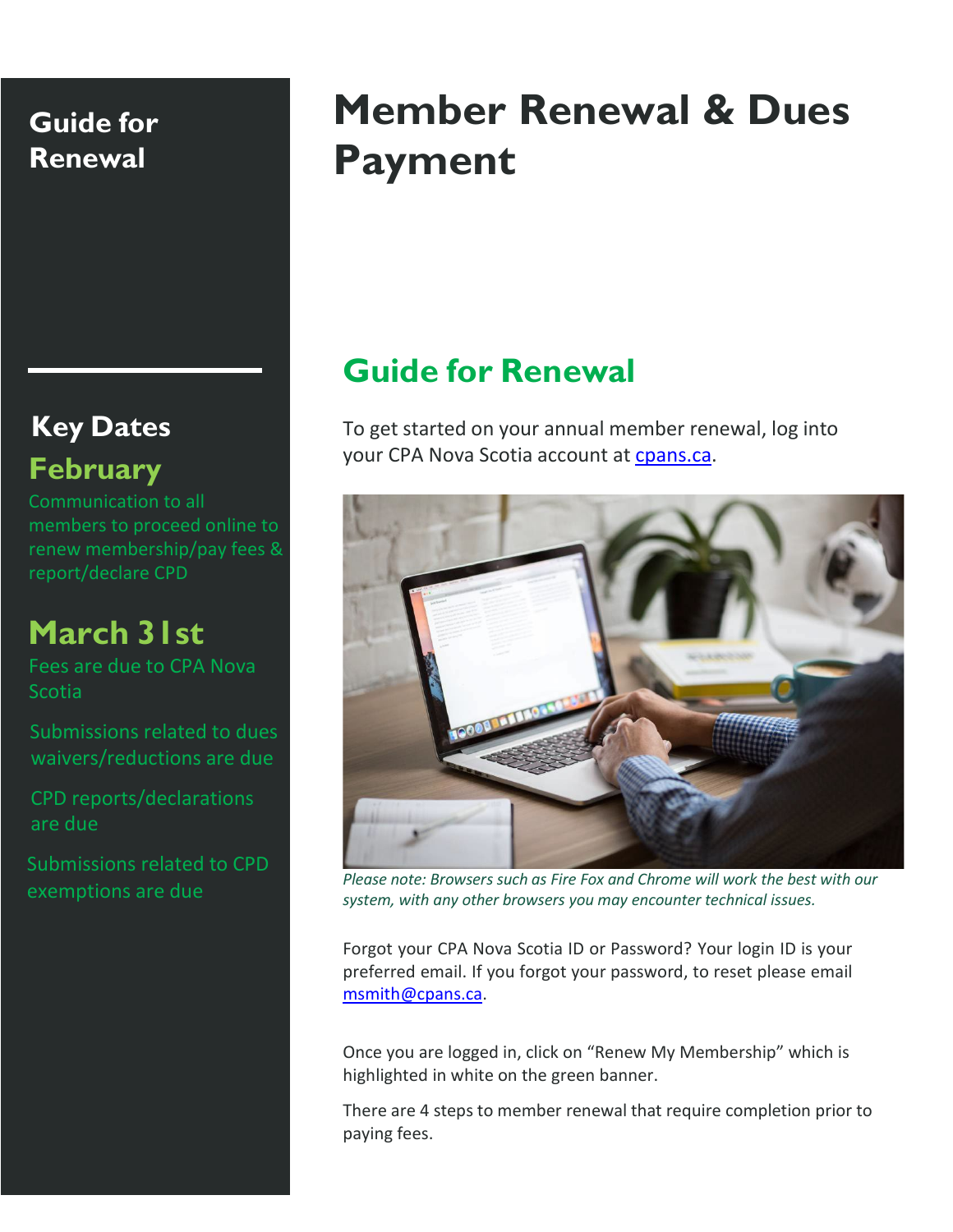# **Step 1**

The purpose of this step is to review (and update, if applicable) your contact information with CPA Nova Scotia.

For any field marked with an asterisk, it indicates a mandatory field and you won't be able to get to the next step without completing it.

Please note that your preferred email address is always reflected under the "Contact Details" tab. This is where CPA Nova Scotia will send email communications

# **Step 2**

The purpose of this step is to determine if you are providing public accounting or regulated services to the public. If you click "yes" to any of the questions, you must declare that you or your registered firm has sufficient professional liability insurance in effect to comply with CPA NS By-laws. In addition, you must declare if you are providing these services as a partner or owner in a firm or if it is through employment with a registered firm or as a volunteer.

If you provide public accounting or regulated services as a result of being a partner/owner in a public accounting or regulated services firm, such firm must be registered with CPA Nova Scotia, if it is not already registered. Please refer to our website at [www.cpans.ca](https://www.cpans.ca/web/CPANS/For_Firms/CPANS/Firms/Firm_Registration_1.aspx?hkey=802da14f-e20e-4916-8425-63b3d62c8429) - Firms.

# **Step 3**

The purpose of this step is to update your declarations with CPA Nova Scotia. Each question on this page is mandatory.

You must declare if you are a member with another regulatory body or CPA body. If you declare "yes", you must indicate whether or not you have any restrictions in any other jurisdiction or are the subject of a registration sanction in any jurisdiction.

All members must be able to click all of the boxes regarding criminal convictions, undischarged bankruptcy and declaration of accuracy and completion. If you cannot click any of these boxes, please contact the Associate Registrar at [droode@cpans.ca.](mailto:droode@cpans.ca) CPA Nova Scotia's By-laws require members to notify CPA Nova Scotia within 15 days of a bankruptcy event and within 5 days of being convicted of a criminal offence.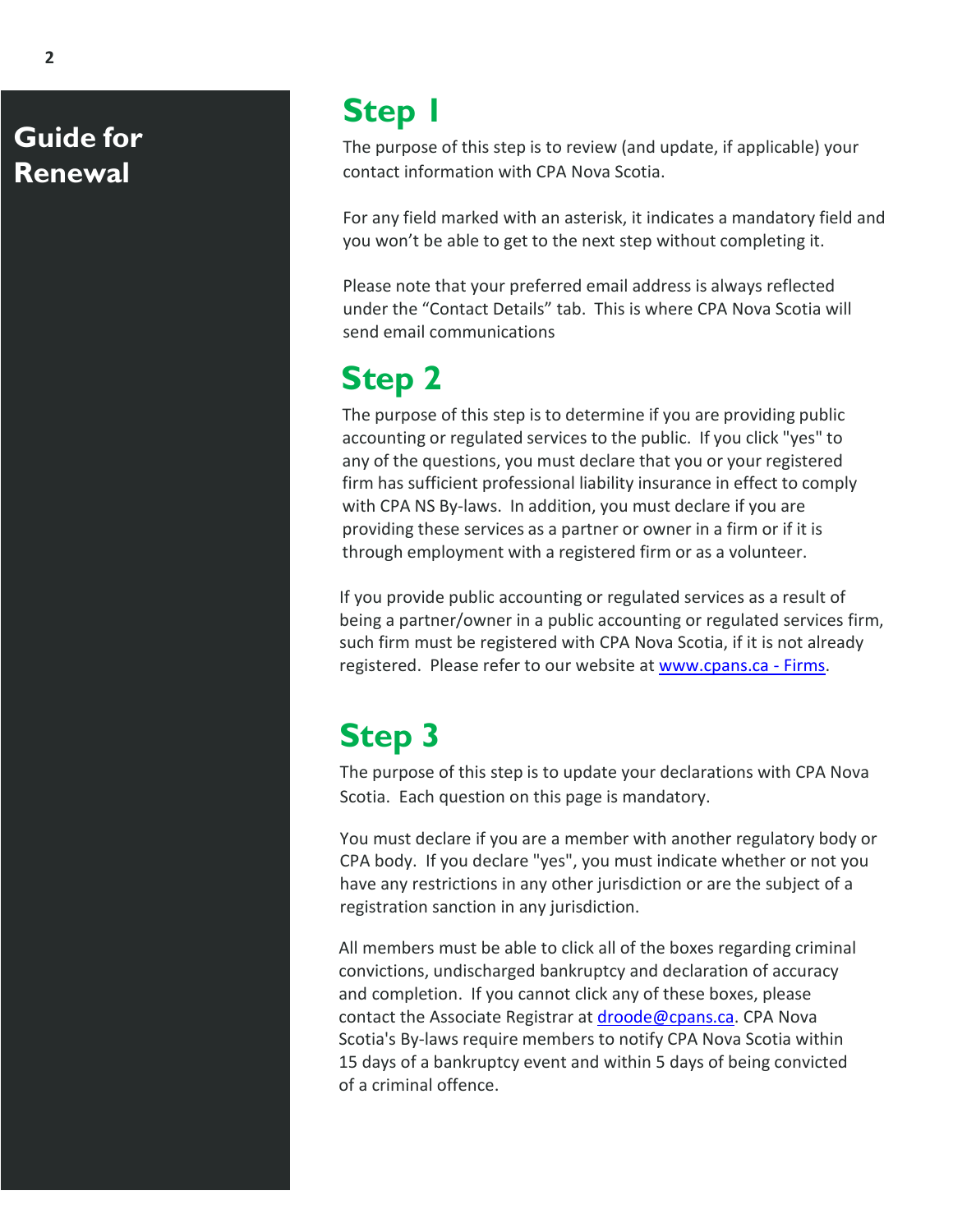# **Step 4**

The purpose of this step is to confirm your member category. If your member category is incorrect, please contact [msmith@cpans.ca](mailto:msmith@cpans.ca) **BEFORE** proceeding to the next step.

Also, in the step (4E), is where you would indicate if you are applying for a dues waiver or reduction. You must click the box indicating "yes" and then download the related form. The form MUST be submitted as indicated otherwise, it is considered to not be received by CPA NS.

If you request a waiver or reduction and click "next", this is where your renewal ends. Once the form has been submitted, you will be notified by CPA NS if your request has been approved by the Registration Committee and we will advise on how to pay the reduced fee.

# **Finish**

The purpose of this step is to either:

- $\varnothing$  Proceed to pay your fees, or
- $\varnothing$  Obtain your invoice.

CPA Nova Scotia accepts VISA, Mastercard or cheque. Cash is not accepted, and online payments should be made whenever possible.

CPA Nova Scotia cannot provide printed invoices. Invoices are available through the member's page.

Employers wishing to remit member fees for more than one employee shall provide a detailed list of members when sending the payment in.

#### **ONLY THOSE WHO HAVE COMPLETED THE ONLINE RENEWAL WILL HAVE PAYMENT APPLIED TO THEIR ACCOUNT.**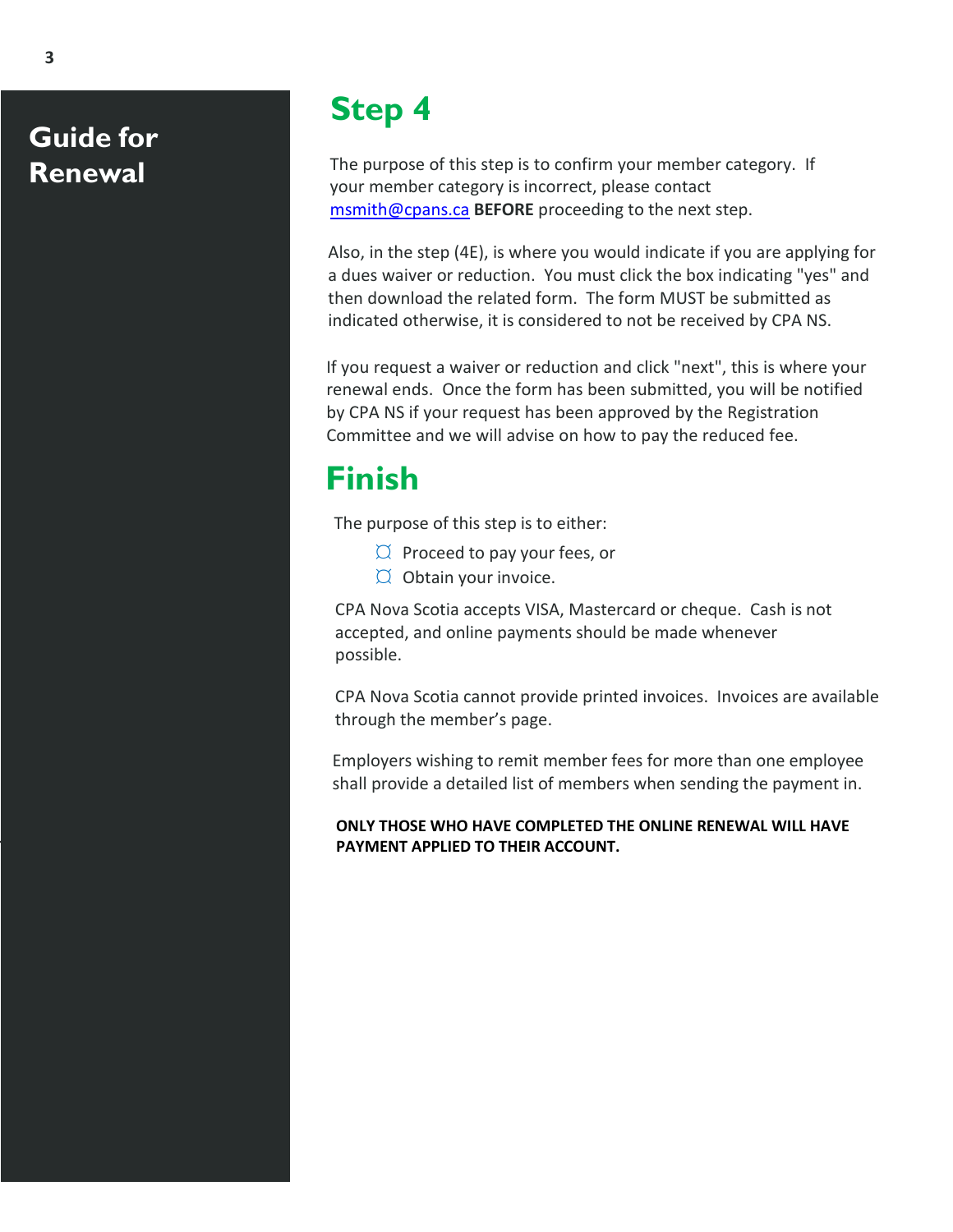# **CPD Reporting**

As part of the renewal process, you must also record your CPD. Click on "My CPD" in the main menu bar to record your CPD hours for the reporting year and submit the required declarations. **Note: You must submit the related declaration(s), or your report will show as outstanding and you will not be in compliance. If you completed "zero" hours, you must still submit the declaration(s).**

**All CPD reporting must be completed online using the CPD reporting tool. For additional information, please refer to the [CPD Report/Declaration Information Sheet.](https://www.cpans.ca/Web/Documents/CPD%20Documents/CPD%20Information%20Sheet%202022.pdf) You can also reference our easy [CPD Reporting Guide](https://www.cpans.ca/Web/Documents/CPD%20Documents/CPD%20Reporting%20Guide%202022.pdf) for step-by-step instructions on reporting your hours. For any other information, please refer to ou[r Simple Guide to CPD Requirements.](https://www.cpans.ca/Web/Documents/CPD%20Documents/Simple%20CPD%20Guide%20February%202022.pdf)**

A member who fails to complete the minimum required hours of CPD will be referred to the Professional Development Committee, which may take one or more of the following options:

a) Waive a portion or all of the CPD requirement;

b) Stipulate the time frame and manner in which the member must complete any deficiency;

c) Make a report to the CEO recommending that the CEO refer the deficiency to the Chair of the Complaints Committee; or d) Make a report to the CEO concerning the member's failure to complete the required hours and recommend that the member's registration be suspended until certain action identified by the Committee is taken by the member.

As per CPA Nova Scotia By-laws:

• the registration of each member is valid until March 31st of each year and must be renewed annually;

• members must record the CPD hours and compliance report for the preceding calendar year by March 31st of each year.

failure to submit a registration renewal application, pay an annual fee, or submit a properly completed CPD report/declaration on or before March 31st of each year may result in suspension.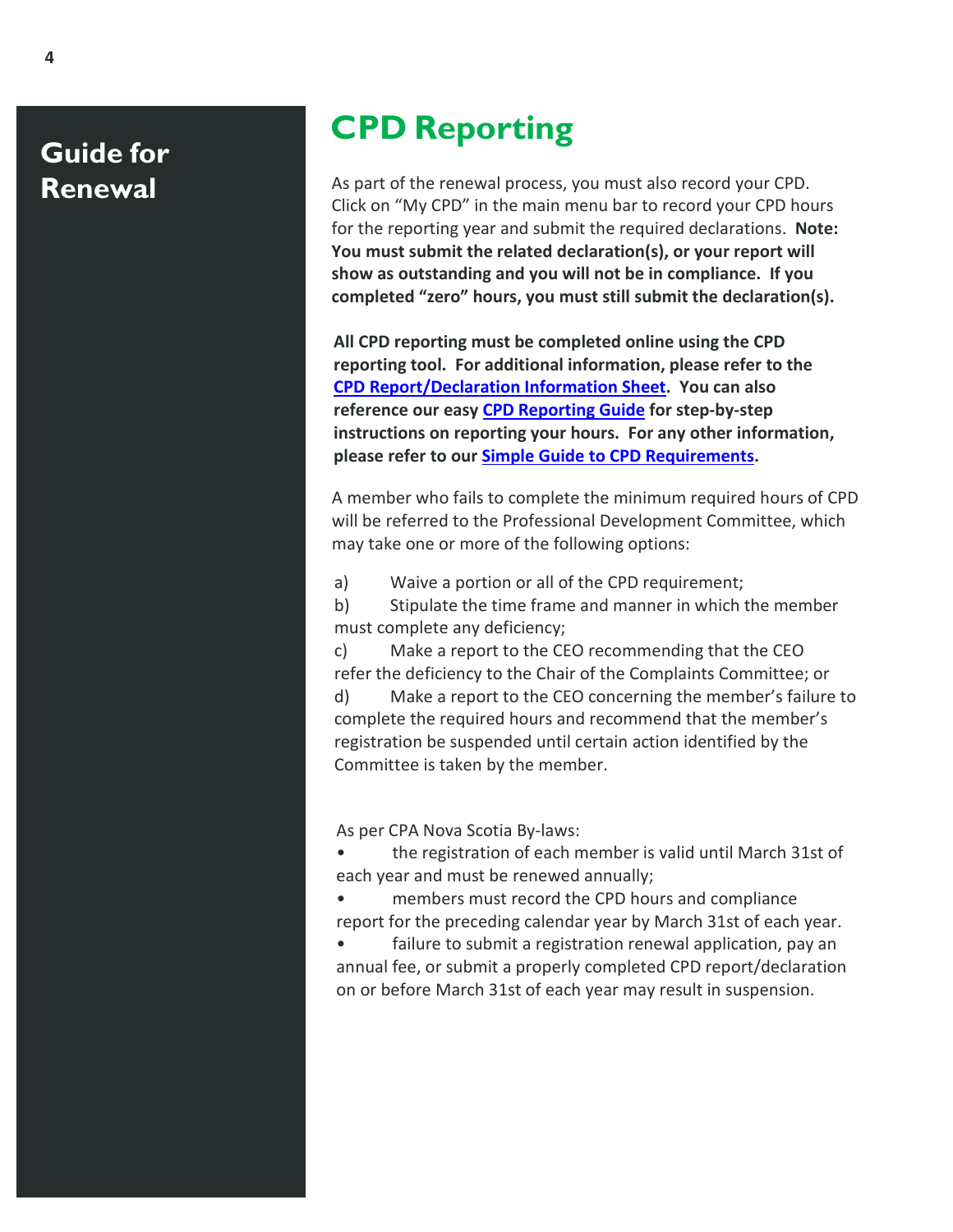# **CPD Reporting - Exemptions**

If you were absent from the workforce, you may qualify for a CPD Exemption. There are two types of exemptions:

- Temporarily Inactive
- Permanently Inactive

A "Temporarily Inactive Member" has a reasonable expectation of returning to the workforce at some point in the future. The purpose of this category would be to give the member relief from minimum CPD requirements during a temporary absence from the profession. Examples of Temporarily Inactive Members include:

- Maternity/Paternity leave
- Caring for a child or children

• Caring for a family member with a critical, terminal or chronic medical condition;

- Personal medical illness or condition
- Special circumstances, as approved

"Permanently Inactive Members" have no intention of returning full-time to the workforce and do not earn active income (less than \$26,436 ). Examples of Permanently Inactive Members include:

Retired, no active income (less than \$26,436) and do not serve on the Board or similar governing body, or an audit, finance or similar governance committee of a public company, reporting issuer, or a large or prominent\* organization and you are not providing public accounting or regulated services to the public (including tax or accounting advice); or

• Infirm, in cases where a member is permanently withdrawn from employment and other professional activity due to a long-term critical, terminal or chronic medical condition; or

Special circumstances, as approved.

In either of the above circumstances, you must click "My CPD" then, "Submit a CPD Exemption Request" and follow the instructions.